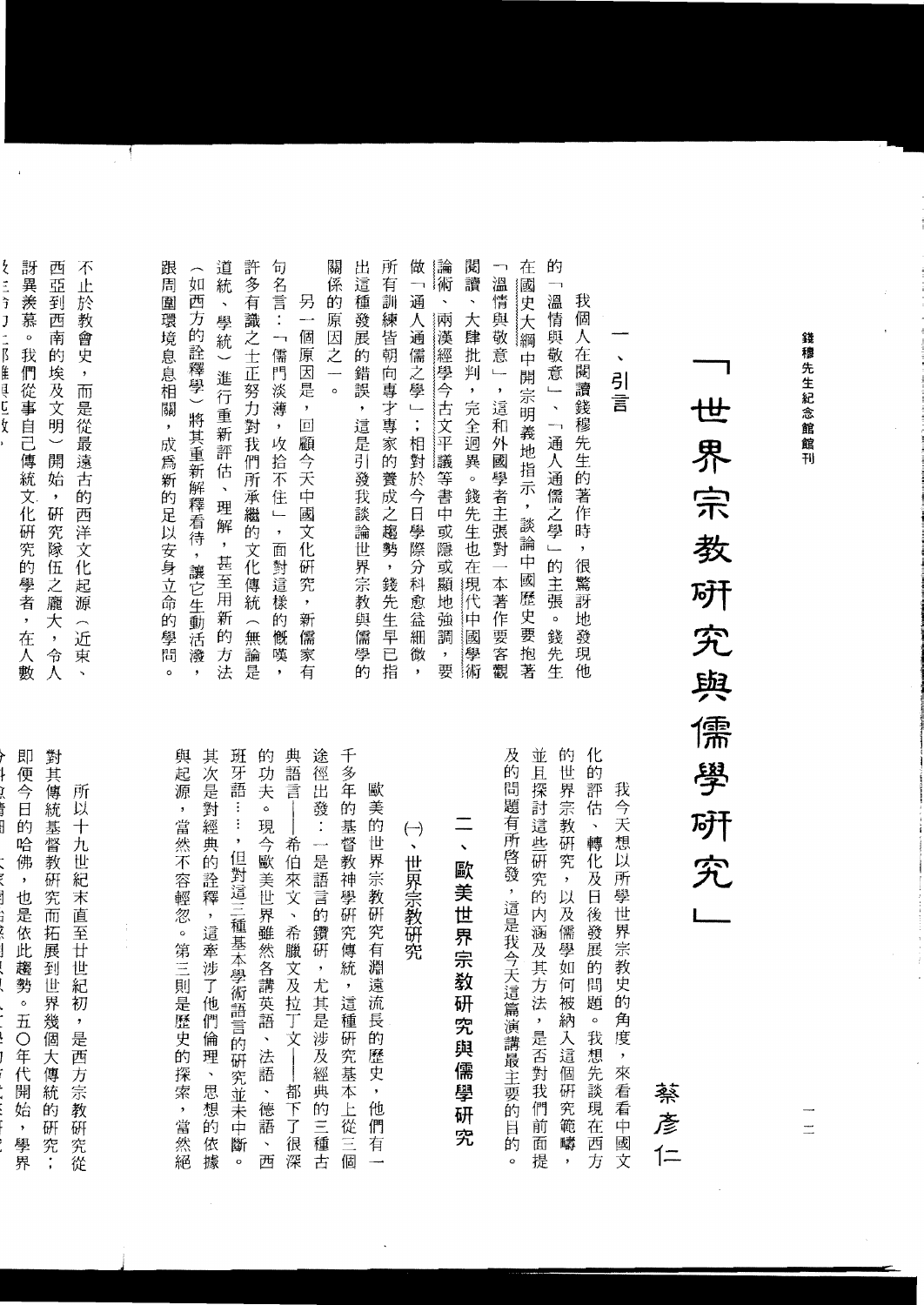|        | 典       |        |
|--------|---------|--------|
|        | 等       | $\Box$ |
|        |         | 教      |
| 蓴      | Ý       | 等      |
| 題      | 學       | 硏      |
| 韝      | 的       | 究      |
| 座      | 方       | ,      |
|        | 法       | 也      |
| 世      | $\circ$ | 是      |
| 界      |         | 相      |
| 宗      |         | 同      |
| 教      |         | 的      |
| 硏      |         | 採      |
| 究      |         | 用      |
| 與      |         |        |
| 儒      |         | 語      |
| 學<br>硏 |         | 言      |
|        |         |        |
| 究<br>٠ |         | 思      |
|        |         |        |

激 成 過 到 翻 經

將

其

譯

作

輯

成

東方宗教聖典

的

部分

 $\circ$ 

他

們

對印

度

想

 $\ddot{\phantom{1}}$ 

歷

史

篇牛津

一大學

第一

個漢學

講

教授

 $\bar{\mathbf{z}}$ 

並受 Nax

Keiler 之

當 苦 譯

時

清

朝

的

讀

言

 $\bar{\lambda}$ 瞭

協 解

助 經

 $\,$ 座 將

經

黃

譯

成英文

 $\circ$ 

他 間

回  $\overline{\phantom{a}}$ 

英 並

後

讀

中國文字、

典

 $\overline{\phantom{a}}$ 

花了幾十年的

時

透

 $\lambda$ 

他原是英國派至中國的傳教士,從完全不懂中

經 教

Ш.

 $\ddot{\phantom{0}}$  $\overline{\phantom{a}}$ 

編 徑 究 世

纂 而

 $\sim$ 

部

東方宗教

页

 $\overline{\phantom{a}}$ 

五十

大册

 $\overline{\phantom{a}}$ 

包括了

印

的

庆陀

 $\ddot{\phantom{1}}$ 

奧義書

 $\ddot{\phantom{1}}$ 

中國

的 聖

!四書五經。中國的

經

一典是

由 度

理

各

文 雅

 $\overline{\phantom{a}}$ 

老 途

徑

 $\,$ 

的 來 難 們

傳

文化

進

行

研

究

 $\circ$  $\bar{\mathbf{v}}$ 

以

哈

佛

爲

例

 $\cdot$ 

多 個

千多年 對自己

 $\overline{\phantom{a}}$ 

歐美就是以

語

言

經

一典及

歷

英這

教授窮畢

Ç, 統

只做某部經

黄

 $\widehat{\mathfrak{p}}$ 

某

部

 $\ddot{\partial}$ 

 $\ddot{\phantom{1}}$ 

完解

讀

出

王石 生之力

板

上已死的文字,

令人不得

不

欽 的

佩 研

其 究 許 Ξ

埶

荖 或

 $\circ$ 

奡

一隨之開

 $\bar{\rm{}}$ 

因  $\bar{\mathbf{y}}$ 

而

 $\overline{J}$ 

砸 海

文明 歼

 $\bar{\mathbf{v}}$ 

到

 $\frac{1}{2}$ 

九世

茉

因

為英美國家

拓

展

的

關

 $\overline{\phantom{a}}$ 

 $\circ$ 

在 觀也

万法

 $\pm$ 

 $\bar{\mathbf{z}}$ 

3然循

著

語 開

言 始

 $\bar{\mathbf{v}}$ 

思想 對其

 $\hat{\mathcal{S}}$ 歷

史三

偭 宗

傳 敦

統 的 係

涂 研

行

 $\circ$ 

舉

例

而

言  $\overline{v}$ 展 紀

 $\rightarrow$ 

英國

口當時

位著名學者 Max Muller

及 訝

公生命

力

 $\overline{\mathbb{F}}$ 

都 我

範

pc

敵

 $\circ$ 

西 不

三亞到

र्म्प

南

的

1埃及

(文明

 $\sim$ 

開

始

 $\overline{\phantom{a}}$ 

研究隊

伍

二之龐

 $\bar{\mathbf{z}}$ 

東

止於教會史,而是從最遠古的西洋文化起源

的異羨慕

 $\circ$ 

從事自己傳

統

文化

研

究的

一學者

 $\overline{\phantom{a}}$ 大  $\overline{\phantom{1}}$ 近

在

 $\lambda$ 令

數  $\lambda$ 

 $\equiv$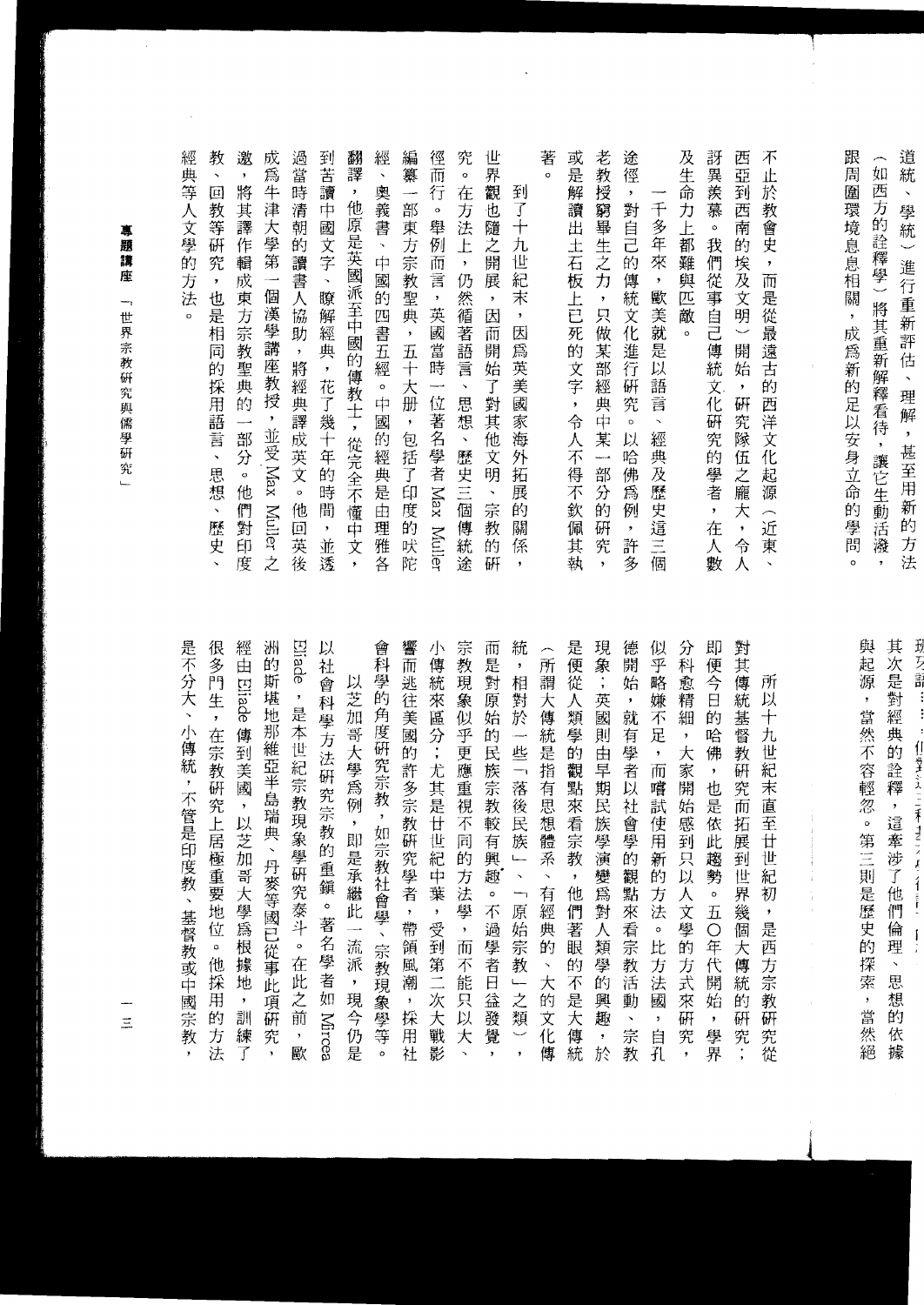| तित्त<br>是<br>將<br>—⊶<br>種<br>錢穆先生紀念館館刊<br>宗<br>教<br>現<br>象<br>用<br>客<br>觀<br>的<br>方<br>法<br>學綜<br>合<br>整<br>理<br>例<br>如<br>朝                                                           |
|-----------------------------------------------------------------------------------------------------------------------------------------------------------------------------------------|
| 聖<br>現<br>象<br>在<br>各種宗教及文化傳統中都曾出<br>現<br>$\bar{\mathbf{y}}$<br>於<br>是<br>以<br>朝<br>聖                                                                                                   |
| 爲<br>主<br>題<br>,<br>探<br>討<br>1它<br>在<br>各個文化傳統<br>中的<br>相<br>似<br>或<br>相<br>異<br>之<br>處                                                                                                |
| 朝<br>聖<br>的<br>目的為<br>何?朝聖要作什麼準備<br>$\overline{L}$<br>作<br>$\ddot{\cdot}$<br>朝<br>聖<br>過<br>程                                                                                           |
| 如<br>何<br>$\ddot{\mathcal{E}}$<br>$\ddot{\ddot{\cdot}}$<br>$\vdots$<br>$\overline{\phantom{0}}$<br>$\circ$<br>這<br>種<br>研究是以某<br>個宗<br>教<br>現<br>象<br>蔦<br>主<br>題<br>$\pmb{\cdot}$<br>範 |
| 肁<br>涵<br>蓋<br>全<br>世界的<br>宗教行為<br>$\cdot$<br>將其作系<br>統<br>化<br>的<br>綜<br>合<br>歸<br>納<br>$\circ$                                                                                        |
| 現<br>$\Leftrightarrow$<br>全世界<br>的宗教研究<br>,不論是<br>以<br>文<br>(史哲<br>爲<br>基<br>礎<br>的                                                                                                     |
| 比<br>較<br>宗<br>教<br>硏<br>究<br>$\cdot$<br>或是<br>以社會科學方法<br>寪<br>出<br>發的<br>硏<br>究<br>$\pmb{\cdot}$<br>整                                                                                  |
| 個<br>方<br>法<br>學的運用顯得多彩多姿<br>,非常靈活<br>$\circ$<br>$\overline{\phantom{a}}$<br>個<br>想<br>要從                                                                                               |
| 事宗<br>教<br>硏<br>究<br>的學者要受許多的訓練:<br>・語言、<br>世界<br>宗<br>教<br>史                                                                                                                           |
| 宗<br>教<br>方<br>法<br>學<br>(要視材料而決定使用<br>的方法<br>$\boldsymbol{\beta}$<br>而<br>非<br>只<br>通                                                                                                  |
| 種<br>方<br>法<br>,<br>就<br>可<br>以應<br>用<br>在所有材料<br>$\pm$<br>$\overline{\phantom{0}}$<br>等<br>$\ddot{\cdot}$<br>也<br>就<br>是<br>說<br>$\,$<br>要                                             |
| 從<br>內<br>緣<br>∼<br>教義<br>$\boldsymbol{\checkmark}$<br>經<br>典<br>Ń<br>思<br>想<br>$\overline{\phantom{0}}$<br>及<br>外<br>緣<br>$\overline{\phantom{1}}$<br>例<br>如宗<br>教所<br>處<br>的          |
| 大<br>環<br>境<br>雙方<br>向<br>,共同<br>配合<br>硏<br>究<br>o                                                                                                                                      |
| $\left( \right)$<br>$\mathbf{v}$<br>儒學研究                                                                                                                                                |
| 在<br>這<br>様<br>的<br>學<br>術<br>環境下<br>$\pmb{\cdot}$<br>儒<br>學<br>硏<br>究<br>被定<br>位<br>於<br>何<br>處<br>S.                                                                                  |
| 哈<br>佛<br>有<br>個<br>世<br>界<br>宗<br>教<br>硏<br>究<br>中<br>心<br>$\pmb{\cdot}$<br>裡<br>面<br>居<br>住<br>的<br>都<br>是<br>來                                                                       |
| 自<br>不<br>同<br>傳<br>統<br>或<br>硏<br>究<br>不<br>同<br>傳<br>統<br>的<br>學<br>者<br>$\pmb{\cdot}$<br>他<br>們<br>把<br>儒<br>學<br>傳<br>統<br>也                                                        |
| 視<br>爲<br>世<br>界<br>宗<br>教<br>硏<br>究<br>的<br>-<br>部<br>分<br>$\pmb{\cdot}$<br>因<br>爲<br>他<br>們<br>的<br>宗<br>教<br>硏<br>究<br>Ē<br>不                                                        |
| 侷<br>限<br>於<br>教<br>義<br>經<br>典的<br>探<br>究<br>y<br>तीत<br>將<br>宗<br>教<br>視<br>爲<br>$\overline{\phantom{0}}$<br>種<br>文<br>化<br>傳<br>統<br>$\circ$                                         |
| 在<br>此<br>定<br>義之下<br>$\pmb{\cdot}$<br>儒<br>學<br>傳<br>統<br>也<br>和<br>印度教<br>$\tilde{\mathbf{x}}$<br>基督教文<br>化<br>$\checkmark$<br>猶                                                      |
| 太<br>教<br>文<br>化<br>相<br>提<br>並<br>論<br>$\circ$                                                                                                                                         |

| 1.<br>道<br>的<br>教<br>硏<br>硏<br>究<br>究<br>$\cdot$<br>後<br>來才<br>開<br>始<br>擴<br>展<br>集<br>中<br>爲<br>在<br>道<br>道<br>$\overline{\phantom{m}}$<br>教<br>$\overline{\phantom{0}}$<br>家<br>$\overline{\phantom{a}}$<br>的<br>$\leftarrow$<br>思<br>研<br>想<br>究<br>$\rightarrow$<br>者<br>老<br>莊<br>合<br>流<br>$\circ$ |
|-----------------------------------------------------------------------------------------------------------------------------------------------------------------------------------------------------------------------------------------------------------------------------------------------------------|
| 宗<br>教<br>大<br>致有<br>$\overline{h}$<br>大<br>潮<br>流                                                                                                                                                                                                                                                        |
| 趣<br>的<br>,<br>是<br>前<br>述<br>那<br>些<br>硏<br>究<br>世<br>界<br>宗<br>教<br>的<br>學<br>者<br>$\circ$<br>日<br>前<br>硏<br>究<br>中<br>國                                                                                                                                                                                |
| 究<br>方<br>向<br>,<br>對<br>中<br>國<br>宗<br>教<br>都<br>不<br>太<br>接<br>觸<br>$\, ,$<br>眞<br>IE<br>對<br>中<br>國<br>宗<br>教<br>有<br>興                                                                                                                                                                                |
| 困<br>難<br>$\pmb{\gamma}$<br>爲<br>了<br>閲<br>讀原<br>典<br>y,<br>要下<br>很<br>深<br>的<br>語言<br>功<br>夫<br>$\circ$<br>這<br>兩<br>種<br>研                                                                                                                                                                              |
| 中<br>國<br>硏<br>究<br>一;年<br>輕<br>---<br>輩<br>較<br>傾<br>向<br>後<br>者<br>$\bullet$<br>因<br>爲<br>漢<br>學<br>硏<br>究<br>較                                                                                                                                                                                         |
| 他<br>們<br>稱<br>之爲<br>「漢學研<br>究<br>$\overline{\phantom{a}}$<br>$\overline{\phantom{a}}$<br>如<br>果是較<br>現<br>代<br>的<br>$\pmb{\cdot}$<br>則<br>稱<br>作                                                                                                                                                         |
| 現今美國學者在研究中國<br>$\overline{\phantom{a}}$<br>如果是偏<br>向傳統<br>方<br>面<br>的<br>,                                                                                                                                                                                                                                |
| 社<br>會<br>科<br>學<br>方<br>面<br>來<br>硏<br>究<br>.<br>中<br>國<br>的<br>社<br>會<br>經<br>濟<br>問<br>題<br>$\circ$                                                                                                                                                                                                    |
| 國<br>國<br>務<br>院<br>裡<br>的<br>中<br>國<br>通<br>$\, ,$<br>許<br>多<br>是<br>他<br>培養<br>出<br>來<br>的<br>$\,$<br>他<br>們<br>是<br>從                                                                                                                                                                                  |
| 成<br>對<br>政<br>治<br>經<br>濟<br>的<br>硏<br>究<br>$\bar{z}$<br>這<br>是<br>受<br>到<br>費<br>IE<br>清<br>的<br>影<br>響<br>$\overline{\phantom{a}}$<br>今<br>天<br>美                                                                                                                                                      |
| ニ<br>次<br>大<br>戰<br>以<br>後<br>$\pmb{\cdot}$<br>對<br>中<br>國<br>的<br>硏<br>究<br>逐<br>漸<br>由<br>漢<br>學<br>硏<br>究<br>轉<br>變                                                                                                                                                                                    |
| 學<br>者<br>深<br>刻<br>$\circ$                                                                                                                                                                                                                                                                               |
| 們<br>的<br>方<br>法<br>或<br>許<br>較<br>靈<br>活<br>$\,$<br>但<br>對<br>原<br>典<br>的<br>把<br>握<br>可<br>能<br>無<br>法<br>如<br>或<br>内                                                                                                                                                                                   |
| 硏<br>究<br>,<br>相<br>較<br>於<br>國<br>内<br>受<br>傳<br>統<br>訓<br>練<br>的<br>學者而<br>言<br>$\cdot$<br>有<br>人<br>認<br>爲<br>他                                                                                                                                                                                        |
| 國<br>現<br>今<br>的<br>東<br>弫<br>系<br>所<br>硏<br>究<br>的<br>中<br>國<br>文<br>化<br>$\,$<br>比<br>較<br>偏<br>向<br>這<br>類<br>漢<br>學                                                                                                                                                                                   |
| 如<br>布<br>拉<br>格<br>有<br>相<br>當長<br>久<br>硏<br>究<br>中<br>國<br>小<br>說<br>的<br>傳<br>統<br>$\circ$<br>基<br>本<br>上<br>$\pmb{\ast}$<br>美                                                                                                                                                                         |
| 例<br>如<br>瑞<br>典有<br>一位<br>高<br>本漢<br>,<br>對<br>古代<br>語言瞭<br>解<br>非常<br>透<br>徹<br>,<br>又                                                                                                                                                                                                                  |
| 肜<br>成<br>$\vec{J}$<br>西方<br>的漢學傳統,注重小學<br>$\bar{\mathbf{v}}$<br>義<br>理<br>$\mathbf{v}$<br>辭章等<br>方<br>面<br>$\circ$                                                                                                                                                                                       |
| 漢<br>學<br>硏<br>究<br>的<br>鼻<br>祖<br>利<br>瑪<br>竇<br>$\,$<br>首先<br>將<br>中<br>國<br>經<br>典<br>介<br>紹<br>到<br>西<br>方<br>,                                                                                                                                                                                       |
| 亞<br>語<br>文<br>與<br>文<br>(明學系<br>$\pmb{\mathfrak{z}}$<br>他<br>們<br>從事的<br>仍<br>是<br>傳<br>統<br>的<br>漢<br>學<br>硏<br>究<br>o                                                                                                                                                                                  |
| 美<br>國<br>的<br>大<br>學<br>中<br>硏<br>究<br>中<br>國<br>文<br>化<br>都<br>是<br>在<br>東<br>亞<br>系<br>$\,$<br>或<br>稱<br>東                                                                                                                                                                                             |

 $\bar{ }$ 

 $\overline{\phantom{a}}$ 四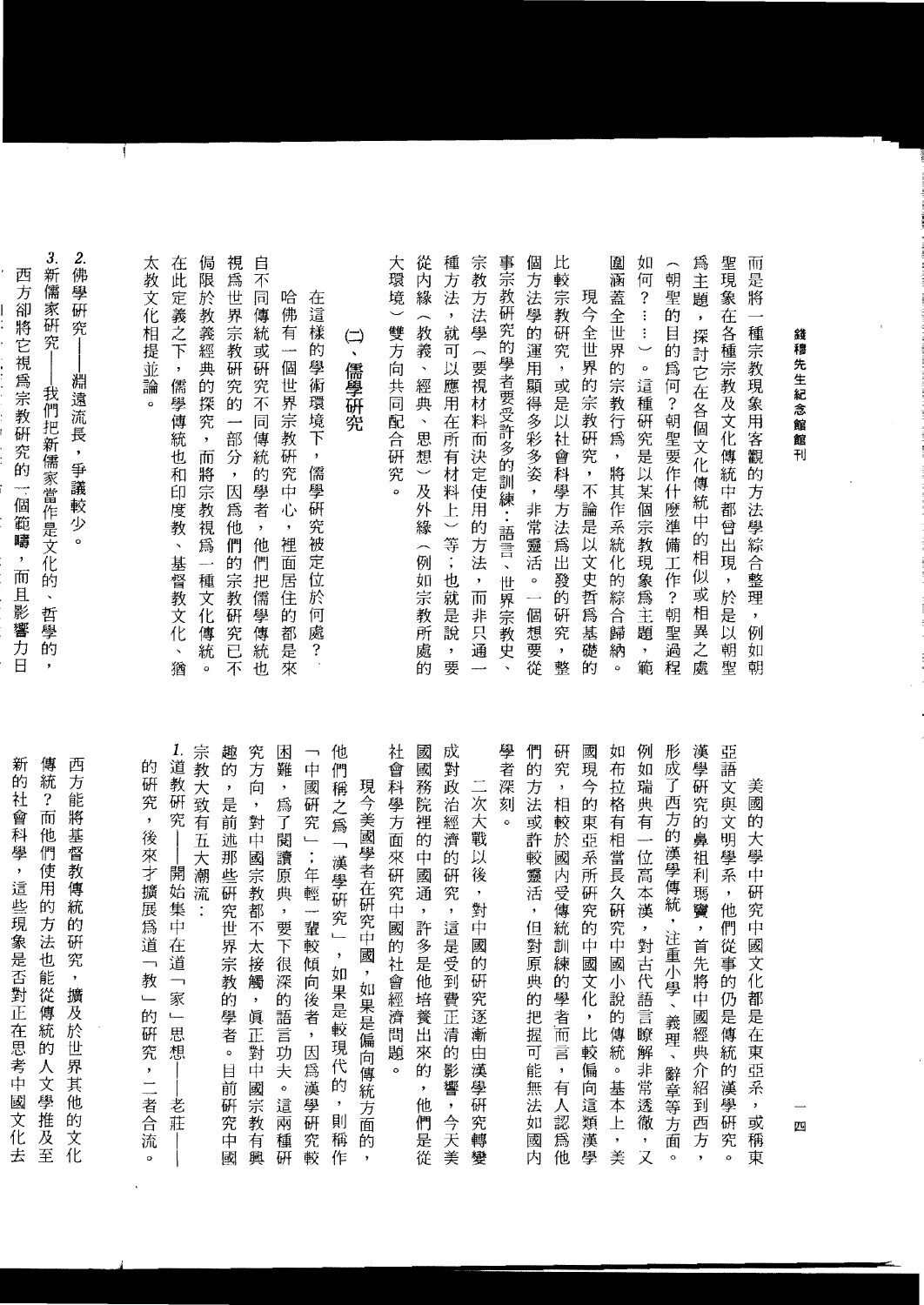| 將宗教視爲<br>一種迷信<br>,或者<br>視為帝國主義侵略的產品<br>,                                                      | 個<br>面<br>向了嗎?西方卻將之歸屬在宗教研究中。<br>爲<br>一什麼                                                                       |
|-----------------------------------------------------------------------------------------------|----------------------------------------------------------------------------------------------------------------|
| 尤<br>其是五<br>四<br>運動流風所及<br>$\cdot$<br>提倡民主科學之<br>餘<br>$\cdot$<br>更                            | 這<br>正些研<br>究在我們心目中<br>,不就是整個<br>中國<br>文化<br>的各                                                                |
| 退<br>也是<br>(功能<br>論<br>o                                                                      | 5.<br>考古<br>與原<br>始宗教<br>研究<br>探討<br>中國文化<br>的<br>起<br>源<br>٥                                                  |
| 倫<br>理學的<br>一部<br>分<br>,<br>有<br>助於<br>人的自制涵養、人際間應對進                                          | 所<br>的<br>方<br>向<br>頗牎合<br>٥                                                                                   |
| 應該承認其獨立的價值<br>$\circ$<br>中國知識分子或許將宗教視為                                                        | 民<br>族<br>學的<br>角度探討民間宗教,和中央研究院民族研究                                                                            |
| 種<br>$\mathbb{I}$<br>具<br>,迥異於西方人認為<br>宗教是人不可或缺的<br>部<br>分<br>$\overline{\phantom{a}}$        | 師<br>學藝<br>,長達十數年之久。<br>總之這類研究是以<br>人類學<br>$\ddot{\phantom{1}}$                                                |
| 如<br>白<br>蓮教),<br>則採取壓制手段。完全是把宗教視為<br>$\overline{\phantom{a}}$                                | 教<br>的<br>鑽<br>研是世界一<br>流<br>$\bar{\mathbf{z}}$<br>很多學者親自到台灣尋道士<br>拜                                           |
| 風<br>俗<br>的<br>作用<br>$\bullet$<br>就允許其存在;若是圖謀不軌<br>、意欲<br>作亂                                  | 方人莫大的興趣。大家大概很難想像<br>,法國學者對<br>道                                                                                |
| 響<br>$\pmb{\mathrm{y}}$<br>許<br>多統<br>治者對宗教的<br>態度是:若有教化人心、匡正                                 | 傳<br>統<br>知識<br>分子也許認為是迷信<br>的儀式節慶<br>$\cdot$<br>卻引<br>起<br>西                                                  |
| 宗教在<br>中國<br>也常受一功能論」<br>( functionalism )影                                                   | 的<br>硏<br>究<br>y<br>但<br>E<br>間宗教研究卻是<br>以<br>人類學的<br>角<br>度<br>$\widetilde{\mathbb{H}}$<br>叕<br>,             |
| 如<br>$\pmb{\mathrm{y}}$<br>主要就是這種不可知論<br>#的影響<br>ö                                            | 4.<br>民間宗教研究<br>$\begin{array}{c} \hline \end{array}$<br>上述三種研究是較偏重思想、經<br>典                                   |
| 宗教是西方人文訓練中不可<br>缺的<br>—.<br>環<br>,在中國卻付之闕                                                     | 是<br>西方神學院裡的院長或教授<br>$\circ$                                                                                   |
| 可<br>知論<br>$\frac{1}{\sqrt{2}}$<br>agnosticism) -<br>寧可採敬鬼神而遠之的<br>1態度<br>$\ddot{\mathbf{o}}$ | 深遠<br>$\circ$<br>現今美國對新儒家傳統研究有成的學者<br>$\overline{\phantom{a}}$<br>許<br>多                                       |
| 國<br>人没有宗<br>教情愫<br>,而是從孔夫子開始就對宗教採「不                                                          | $\Xi$<br>Ancient China<br>(中國古代的思想世界)<br>,影響非常                                                                 |
| 中<br>國<br>傳<br>統<br>對宗教抱持較負面<br>的<br>看法,這並不是說中                                                | 硏<br>究中國儒學,十年前成書的<br>The<br><br><b>World</b><br>of Thought                                                     |
| $\equiv$<br>$\ddot{\phantom{0}}$<br>儒<br>家傳<br>統<br>之宗教問題                                     | Kchen)<br>$\overline{\phantom{a}}$<br>對猶太教的把握很深<br>刻<br>,但他以其角度                                                |
|                                                                                               | 大家<br>$\circ$<br>又如<br>哈佛大學的<br>史華滋<br>$\ddot{\phantom{1}}$<br>是猶<br>云教<br>的<br>$\overline{\phantom{0}}$<br>祭司 |
| 發<br>現真有相異之處<br>o                                                                             | 西方<br>神學傳統非常熟悉<br>,同時卻也是研究宋明理<br>學<br>的                                                                        |
| 向<br>的<br>我<br>們<br>有<br>所<br>啓發?如果回<br>顧儒家對宗教的看法<br>,<br>會                                   | 增<br>¢<br>如哥<br>倫<br>比亞大學的<br>狄百瑞<br>,本身是天主教徒<br>,<br>對                                                        |
| 新<br>的<br>社<br>會<br>科<br>學<br>$\pmb{\cdot}$<br>這<br>些現象是否對正在思考中國文<br>化去                       | 西<br>方<br>卻將它<br>視為宗教研究的<br>一個範疇<br>,而且<br>影響<br>力<br>日                                                        |
| 傳統<br>$\frac{?}{\text{III}}$<br>他們<br>使用的方<br>法也能從傳統的人文學推<br> 及至                              | 3.新儒家研究<br>我們把新儒家當作是文化的<br>、哲學的<br>,                                                                           |
| 西方能將基督教傳統的<br>研究,擴及於世界其他的文化                                                                   | 2.<br>佛<br>學研究<br>淵遠流長<br>,爭議較少。                                                                               |

 $\overline{\phantom{a}}$ 

專題講座 「世界宗教研究與儒學研究」

---- $\overline{\mathbf{h}}$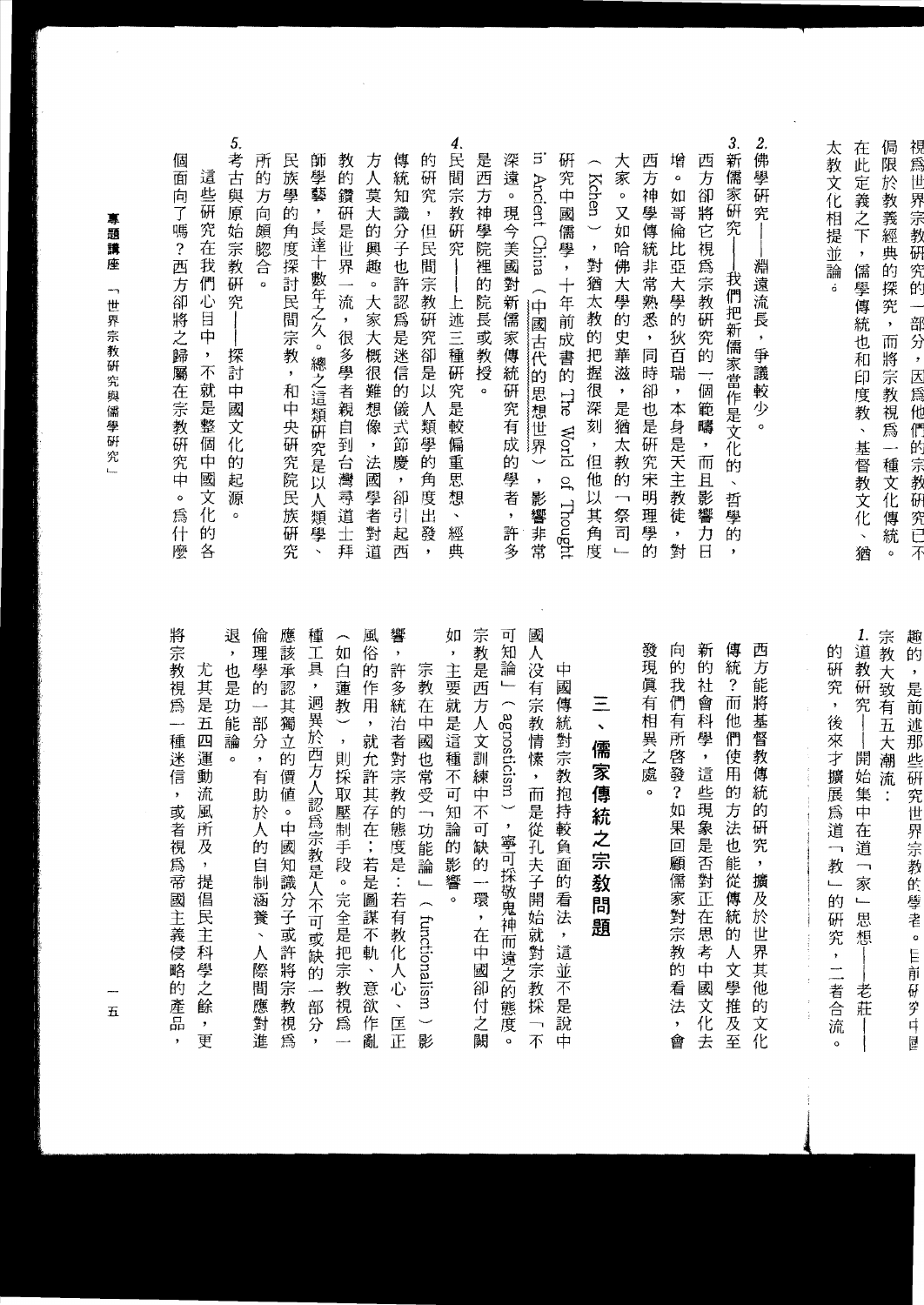| 態度基本上是否定的<br>$\bar{\mathbf{z}}$<br>遑論以新的方法、新的觀點來看                                               | 宗教性<br>$\overline{\mathbf{z}}$<br>卻在不同的文化情境生長,受其薰陶<br>,有不                                               |
|-------------------------------------------------------------------------------------------------|---------------------------------------------------------------------------------------------------------|
| 待<br>研究了<br>ö                                                                                   | 同<br>的<br>表現方式,宗教研究<br>就是要靈活運用各種方法學                                                                     |
| 在這<br>些否定宗教<br>的<br>觀念作祟之下<br>$\bar{\phantom{a}}$<br>很明顯<br>的<br>個<br>例                         | 來研究不同文化領域中所表現出的宗教現象<br>$\circ$                                                                          |
| 子就是<br>,全台灣只有輔大一校有宗教系;西方則幾<br>乎每                                                                | 宗教學<br>的基本研究都<br>i是在這一<br>兩個方<br>面<br>$\circ$<br>中<br>國<br>『的宗教                                         |
| 個大學都有宗教系<br>$\overline{\phantom{a}}$<br>而<br>且除了探討前<br>述那些傳統的<br>内<br>容                         | 如<br>(果放)<br>在這<br>兩<br>個<br>面<br>向上來思考又會<br>如<br>何<br>$\overline{\mathcal{E}}$<br>我們<br>不能<br>認<br>爲   |
| 之外,<br>更將許多現代的問題<br>$\overline{a}$<br>如環保<br>、生死學……)納                                           | 因為<br>中國儒家是非常理性的<br>y.<br>就認定中國没有宗教<br>。<br>朱                                                           |
| 入思考<br>$\cdot$<br>不是將宗教視作末流<br>,只因它有益人心才有存                                                      | 子是新儒<br>學的<br>代表人物,但他寫的周易參<br>同<br>契<br>$\overline{\phantom{a}}$<br>卻完全                                 |
| 在價值<br>o                                                                                        | 是道教的東西<br>,可見縱然是<br>在嚴肅的<br>中國傳統學者身上<br>$\bar{\star}$                                                   |
|                                                                                                 | 也可<br>以發覺他們對宗教的濃厚興趣<br>$\alpha$                                                                         |
| 四<br>$\blacktriangleright$<br>宗敎性與積累傳統                                                          | 另外近代<br>許多學者,<br>如牟宗三先生<br>$\bar{\boldsymbol{\theta}}$<br>在<br>沖<br>國<br>哲學<br>的                        |
|                                                                                                 | 特質<br>——<br>書中也談到宗教的東西,<br>他用的字眼是<br>一文化的                                                               |
| 西方<br>研究宗教有兩個面向,<br>截然劃分但卻相<br> 輔相成                                                             | 内<br>在心靈」<br>、「文化的基本動力」<br>,<br>其實就是宗教<br>$\overline{\mathbf{x}}$                                       |
| 1.宗教性<br>( religiousness ) 的問題:認為宗教性是普遍存                                                        | 如近代學者喜用<br>「歷史精神<br>$\frac{1}{\sqrt{1-\frac{1}{2}}}$<br>辭<br>$\bullet$<br>來表達不屬於文化                      |
| 在<br>人身上<br>的,研究宗教的前提就是「人是宗教人」<br>$\overline{\phantom{a}}$                                      | 表層<br>的現象<br>,而是文化深層的東西<br>$\,$<br>這和西方宗教傳統                                                             |
| 只要是人<br>$\overline{\phantom{a}}$<br>不論生在<br>何種民<br>族<br>$\bar{\mathbf{v}}$<br>傳統之下,<br>都<br>會有宗 | 中<br>所<br>謂<br>的<br>$\overline{\phantom{0}}$<br>宗教<br>性<br>」是頗類<br>一似的<br>$\circ$                       |
| 教<br>情<br>操<br>$\circ$<br>這種宗教情操如何界定呢?有人認為它是先                                                   | 中國<br>的宗教是分散型的<br>$\cdot$<br>没有教會之類的<br>組<br>織<br>$\overline{\phantom{a}}$<br>無                         |
| 天<br>的<br>Ń<br>無法作後天的推理或假設<br>,也有人認為在某些                                                         | 法<br>動員或計算教衆(少數例<br>外如道教<br>$\overline{\phantom{0}}$<br>$\circ$<br>以儒<br>家為代表                           |
| 時<br>刻<br>$\pmb{\cdot}$<br>人都會對<br>一些絕對<br>的<br>、超越的對象有種倚靠<br>的                                 | 的宗<br>数文化<br>$\cdot$<br>是散落在各個<br>層面<br>$\, ,$<br>所<br>以研<br>究時<br>要把它<br>從                             |
| 情<br>愫<br>$\mathbf{o}$<br>總而言之<br>$\overline{\phantom{a}}$<br>肯定人的内在有一些非屬<br>於理性<br>的           | 不同<br>的文化<br>角落裡挖掘出來<br>$\overline{\phantom{0}}$<br>才能<br>研究採討<br>$\overline{\phantom{a}}$<br>不像<br>西方  |
| ∽<br>不是<br>「不理性」<br>(irrational ),胡作非為<br>$\bar{\mathbf{v}}$<br>情緒化<br>$\overline{\phantom{a}}$ | 有<br>明<br>顯<br>的<br>宗<br>教<br>組<br>織<br>、教會歷<br>史可<br>硏<br>究<br>$\circ$<br>楊<br>慶<br>堃<br>教授<br>於<br>L, |
| 而是 nomational<br>$\bar{\star}$<br>不能用理性來界定的),但卻存在                                               | 九六<br>一年在柏克萊大學出<br>版的中國宗<br>教提<br>出<br>的<br>觀點<br>$\ddot{\cdot}$<br>中                                   |
| 的<br>東西                                                                                         | 國傳統宗教是散落在不同領域内<br>,要用靈活<br>的<br>方法學從                                                                    |
| 2.<br>積累的傳統<br>(cumulative)<br>tradition ) : 人雖有普遍的                                             | 各<br>個<br>不同角度來探討<br>$\circ$<br>他的<br>看法非常值得我<br>們<br>重<br>視<br>$\circ$                                 |

錢穆先生紀念館館刊

 $\hat{\mathcal{L}}$ 

ー六